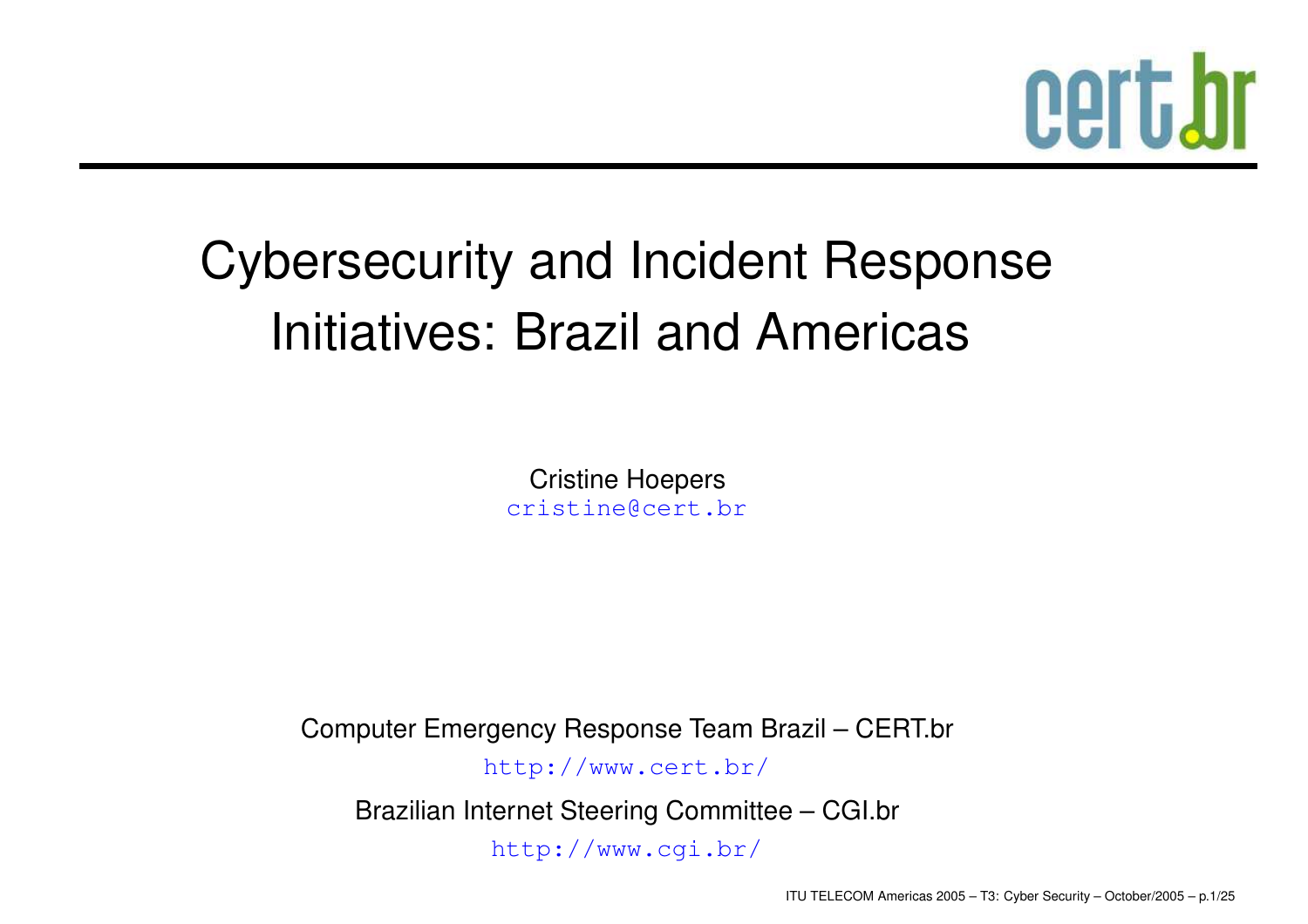

- about CGI.br and CERT.br
- discussion of the panel main questions
- how Brazil is dealing with
	- **–** spam
	- **–**– phishing
	- **–** user's education
- comments on future threats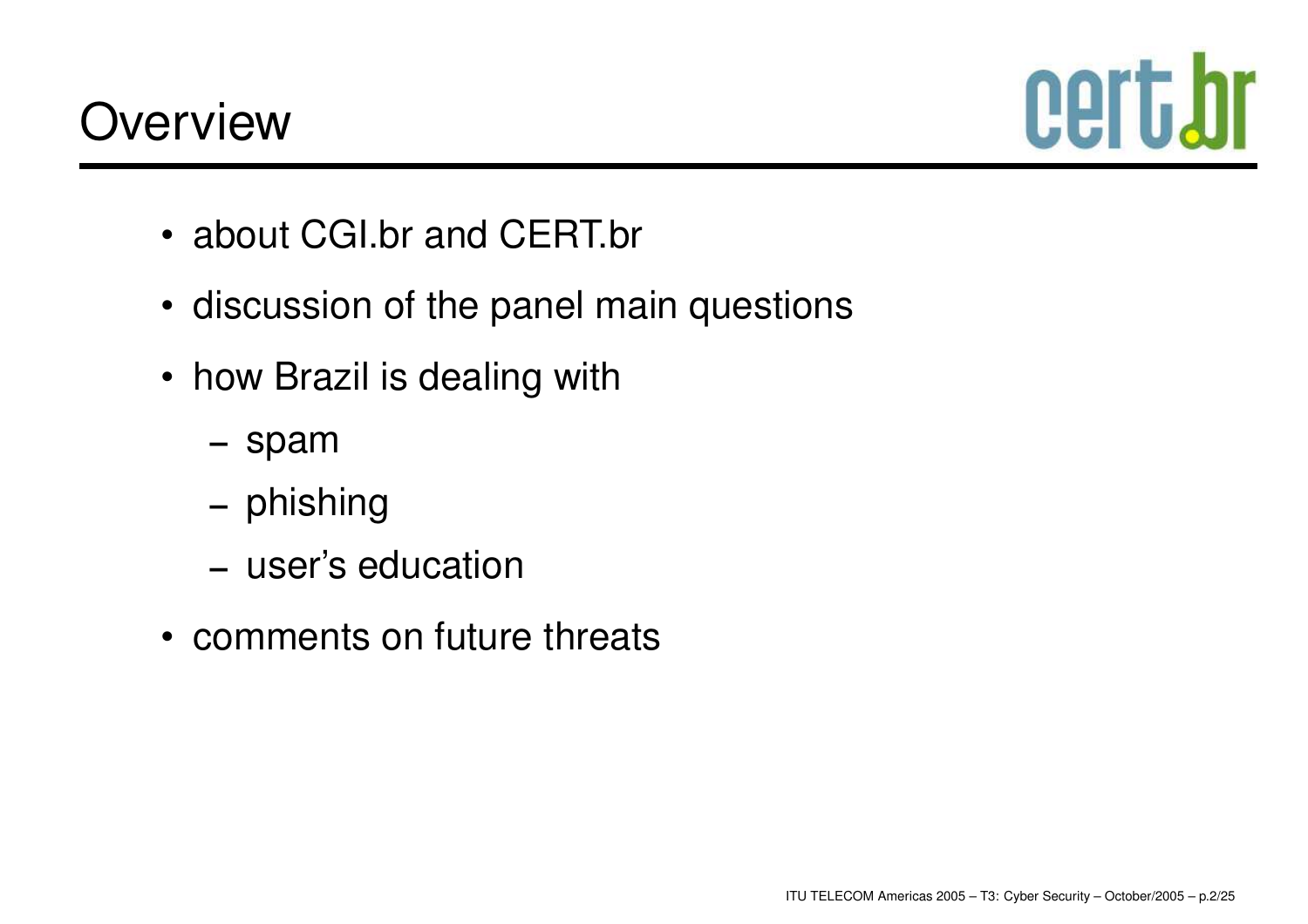

The Brazilian Internet Steering Committee (CGI.br)

- created by the Interministerial Ordinance  $N^{\circ}$  147, of May 31st 1995
- altered by the Presidential Decree Nº 4,829, of September 3rd 2003
- It is a multistakeholder organization composed of:

| sector                          | representatives                                                                                                           | number |
|---------------------------------|---------------------------------------------------------------------------------------------------------------------------|--------|
| <b>Federal Government</b>       | Ministries of Science and Technology,<br>Communications, Defense, Industry, etc,<br>and Telcos Regulatory Agency (ANATEL) | 9      |
| <b>Corporate sector</b>         | <b>Industry, Telcos, ISPs, users</b>                                                                                      |        |
| NGO's                           | Non-profit organizations, etc                                                                                             | 4      |
| <b>Sci. and Tech. Community</b> | Academia                                                                                                                  | 3      |
|                                 | Internet expert                                                                                                           |        |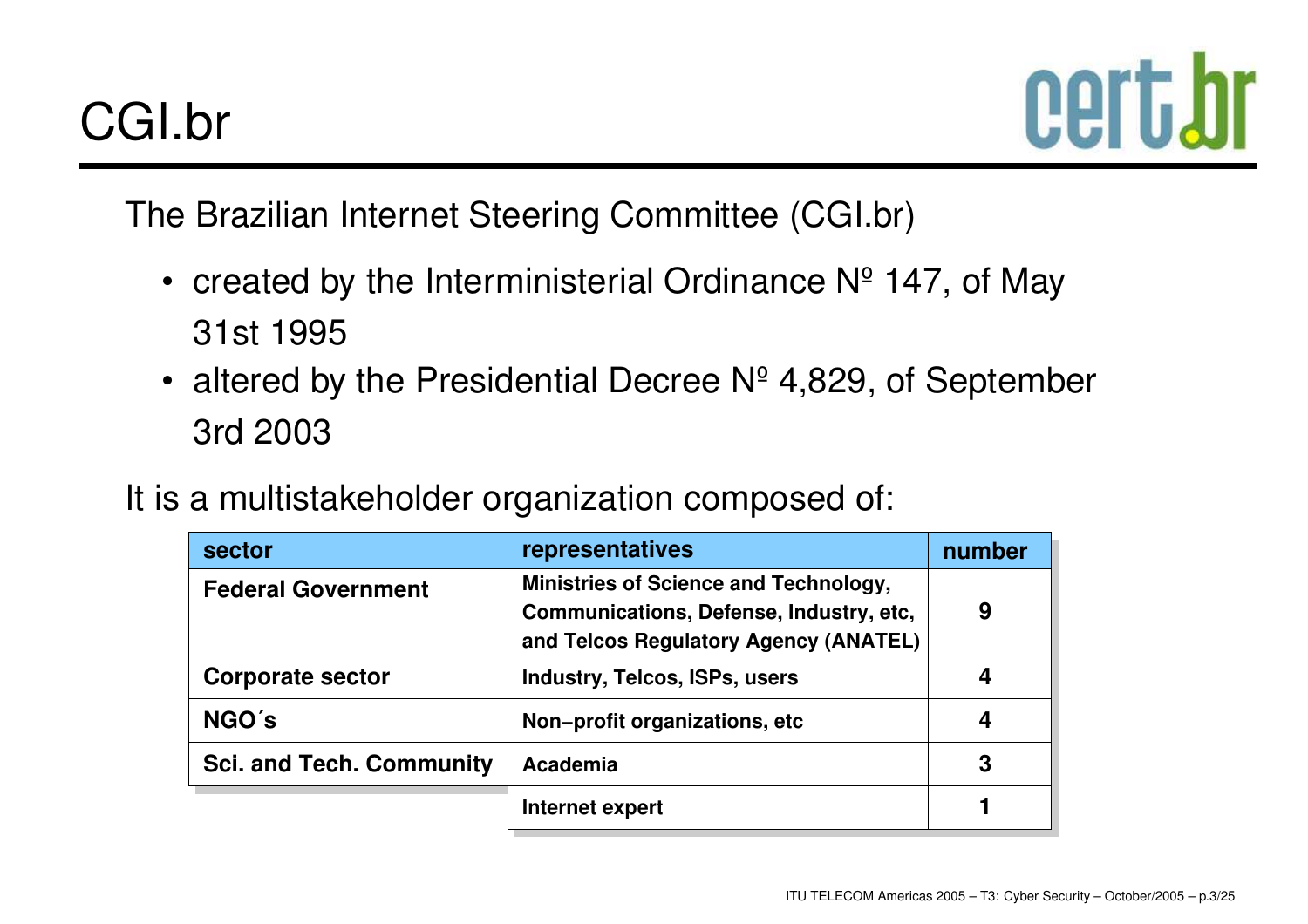

Among the diverse responsibilities of the CGI.br, the main attributions are:

- to propose policies and procedures related to the regulation of Internet activities
- to recommend standards for technical and operational procedures for the Internet in Brazil
- to establish strategic directives related to the use and development of Internet in Brazil
- **to promote studies and technical standards for the network and services' security in the country**
- to coordinate the allocation of Internet addresses (IPs) and the registration of domain names using <.br>
- to collect, organize and disseminate information on Internet services, including indicators and statistics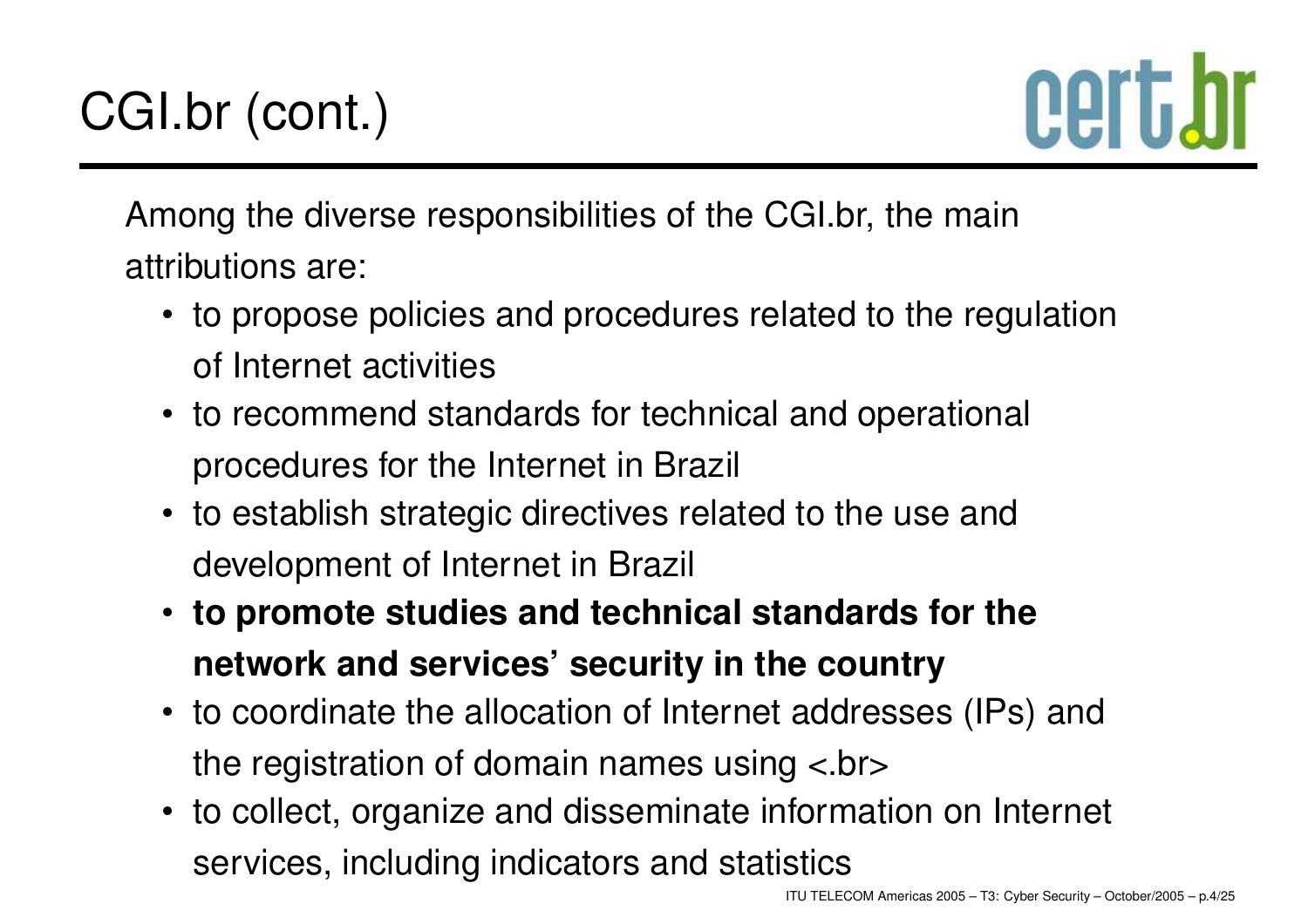### CGI.br (cont.)



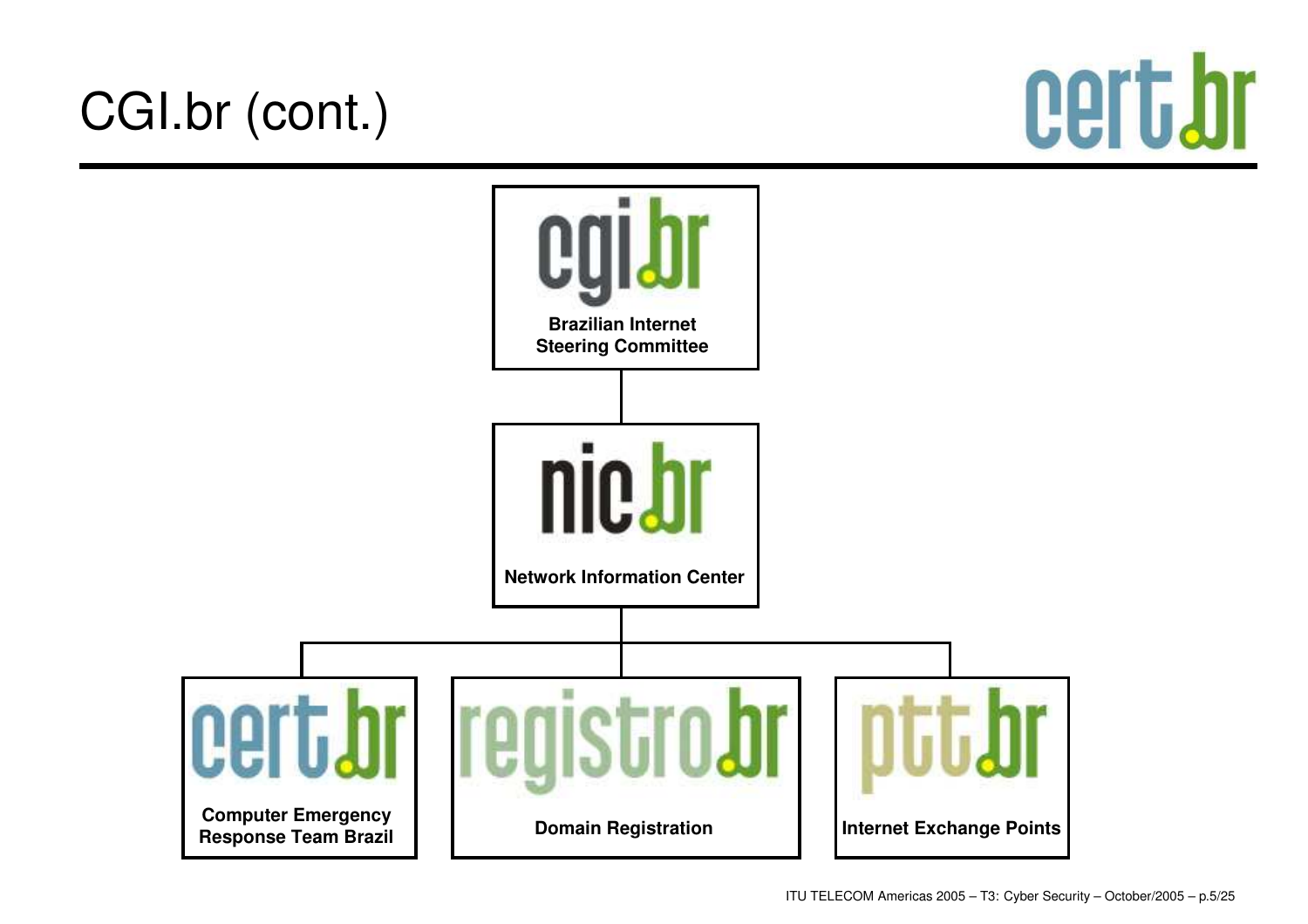

- provide <sup>a</sup> focal point for reporting incidents related to Brazilian networks (.br domain and IPs assigned to Brazil)
- produce security best practices documents in **Portuguese** 
	- **–** for end users ([http://cartilha](http://cartilha.cert.br/).[cert](http://cartilha.cert.br/).[b](http://cartilha.cert.br/)r/)
	- **–** for network and system administrators ([http://www](http://www.cert.br/docs/seg-adm-redes/).[cert](http://www.cert.br/docs/seg-adm-redes/).[br/docs/seg-adm-rede](http://www.cert.br/docs/seg-adm-redes/)s/)
- maintain statistics (incidents and spam)
- increase security awareness and help new CSIRTs to establish their activities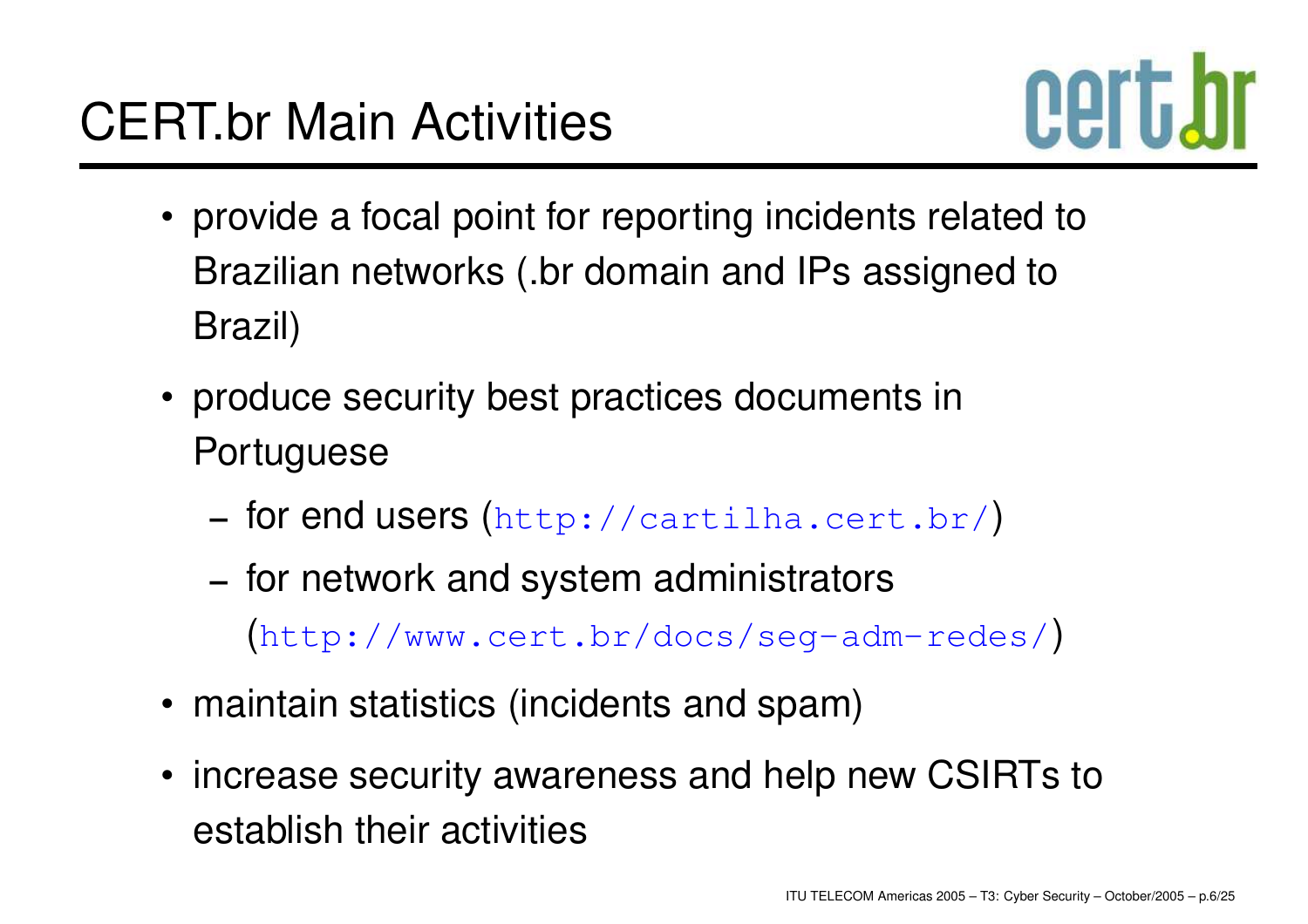

# What guidelines should be followed for establishing Cybersecurity at the national level?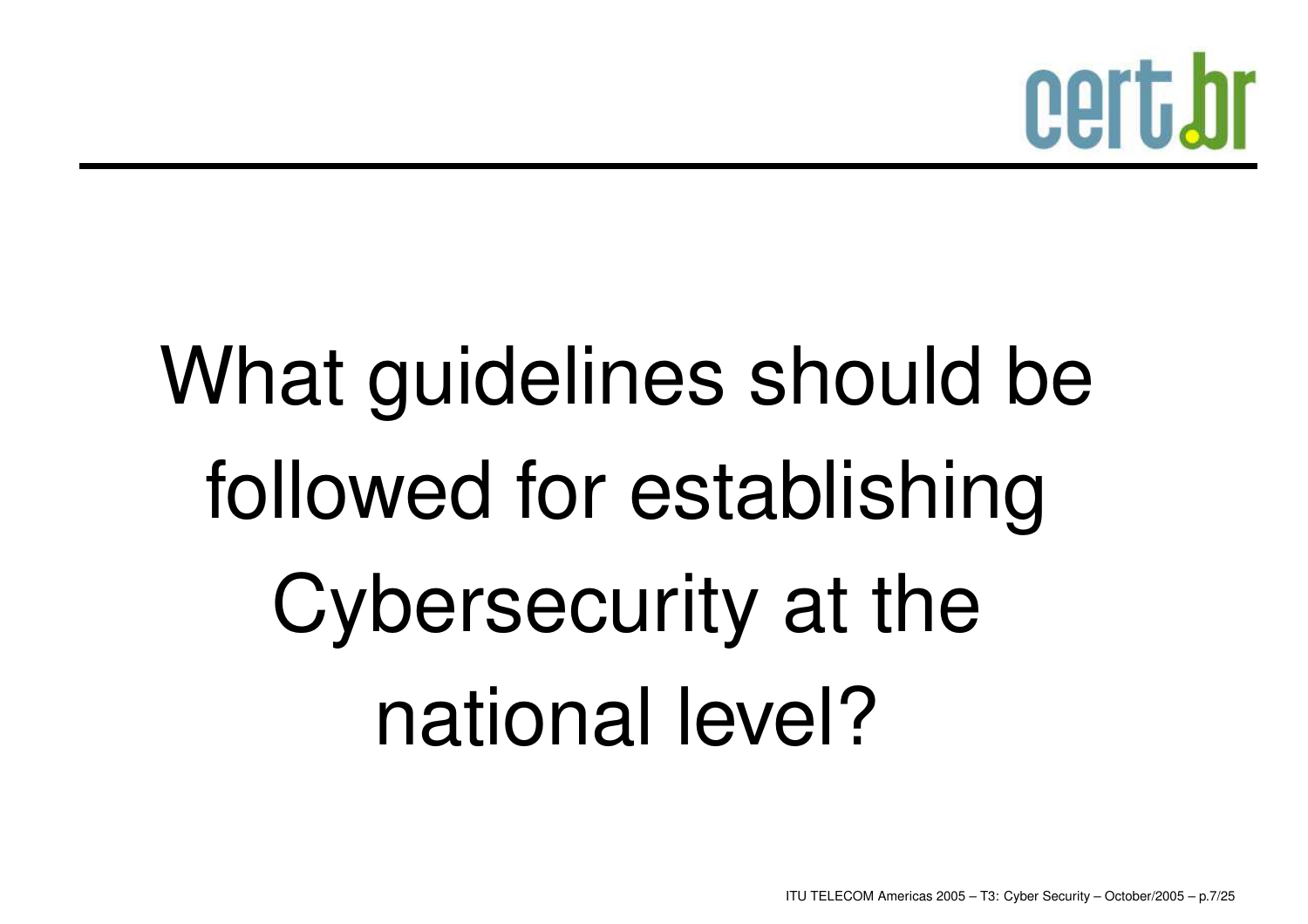### Incident Response Development in Brazil



- August/1996: CGI.br released the document: "Towards the Creation of <sup>a</sup> Security Coordination Center in the Brazilian Internet." (\*)
	- **–** to be <sup>a</sup> neutral organization
	- **–** to act as <sup>a</sup> focal point for security incidents in Brazil
	- **–** to facilitate information sharing and incident handling
- June/1997: CGI.br created CERT.br (at that time called NBSO – NIC BR Security Office)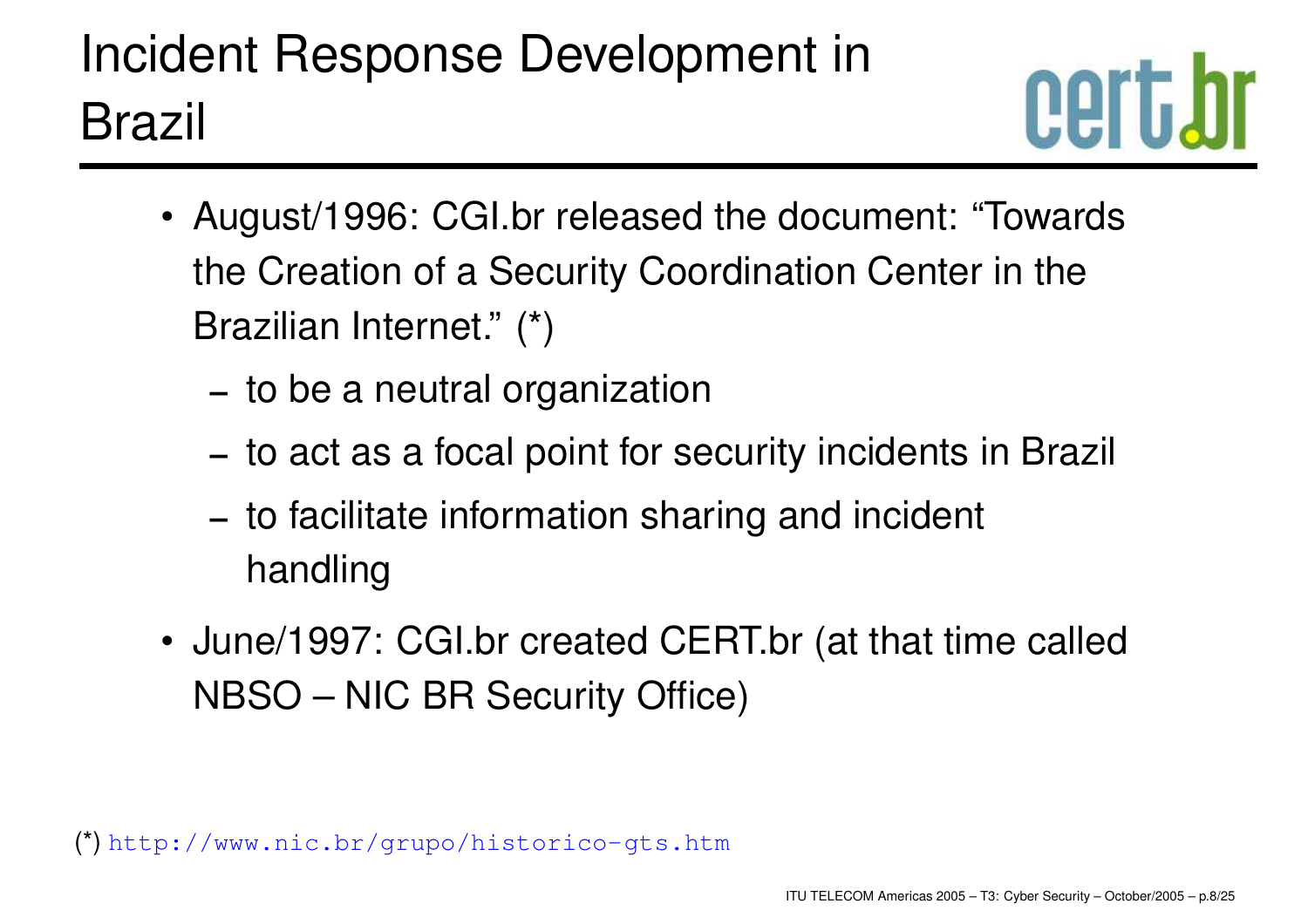### Incident Response Development in Brazil (cont.)



- August/1997: the Brazilian Research Network (RNP) created it's own CSIRT (CAIS), followed by the Rio Grande do Sul State that created the CERT-RS
- 1999: other institutions including Universities and Telecommunication Companies announced their CSIRTs
- 2000: CERT.br started a CSIRT Development program based on speeches and meetings with key institutions
- 2003: more than 20 CSIRTs formed. Started a CSIRTcontact Directory at CERT.br, available at:

[http://www](http://www.cert.br/contact-br.html).[cert](http://www.cert.br/contact-br.html).[br/contact-br](http://www.cert.br/contact-br.html).[ht](http://www.cert.br/contact-br.html)ml

• 2004: the CTIR Gov was created, with the Brazilian Federal Government Networks as their constituency.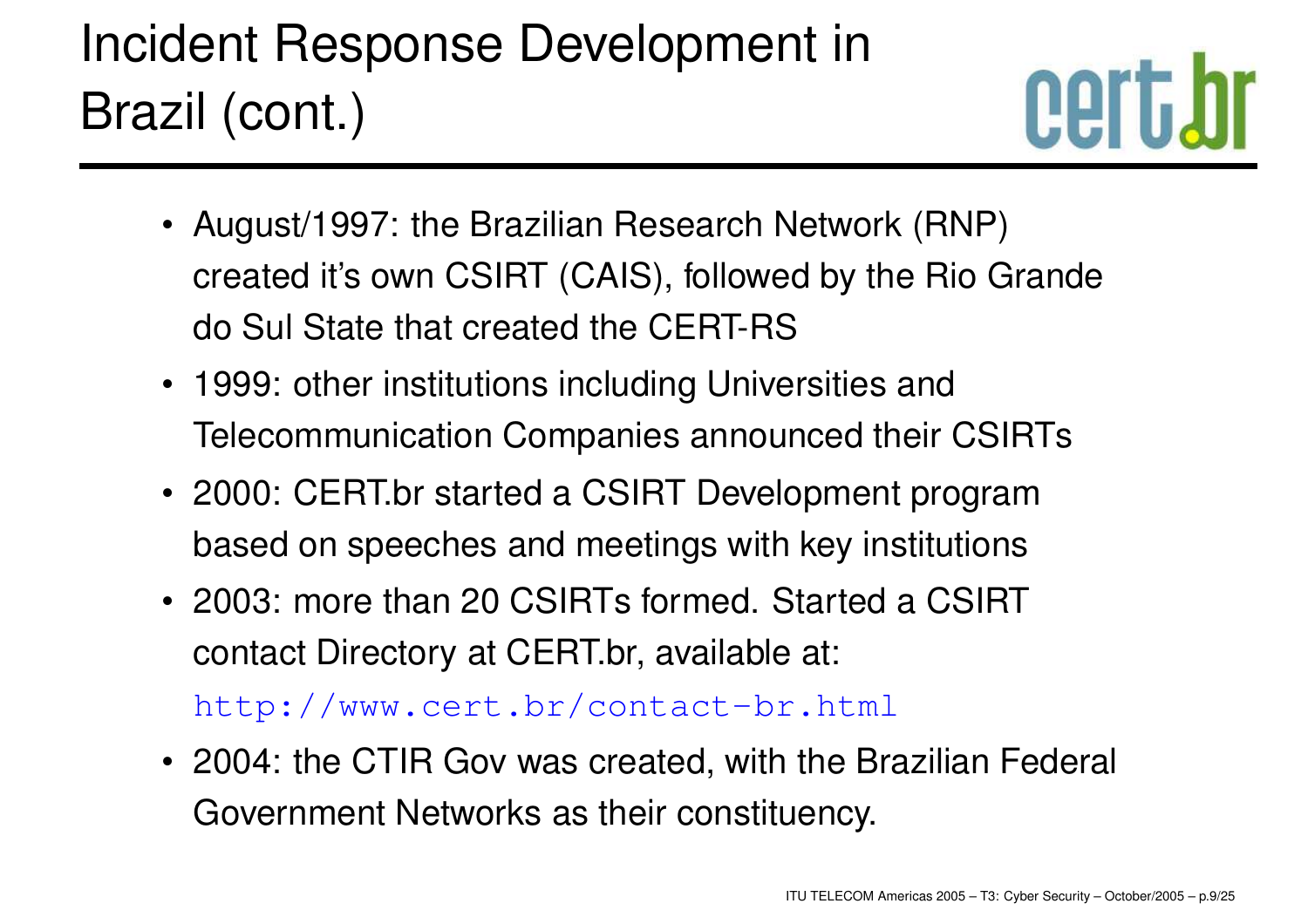# cert.br

### Brazilian CSIRTs



[http://www](http://www.cert.br/contact-br.html).[cert](http://www.cert.br/contact-br.html).[br/contact](http://www.cert.br/contact-br.html)-[br](http://www.cert.br/contact-br.html).[h](http://www.cert.br/contact-br.html)tml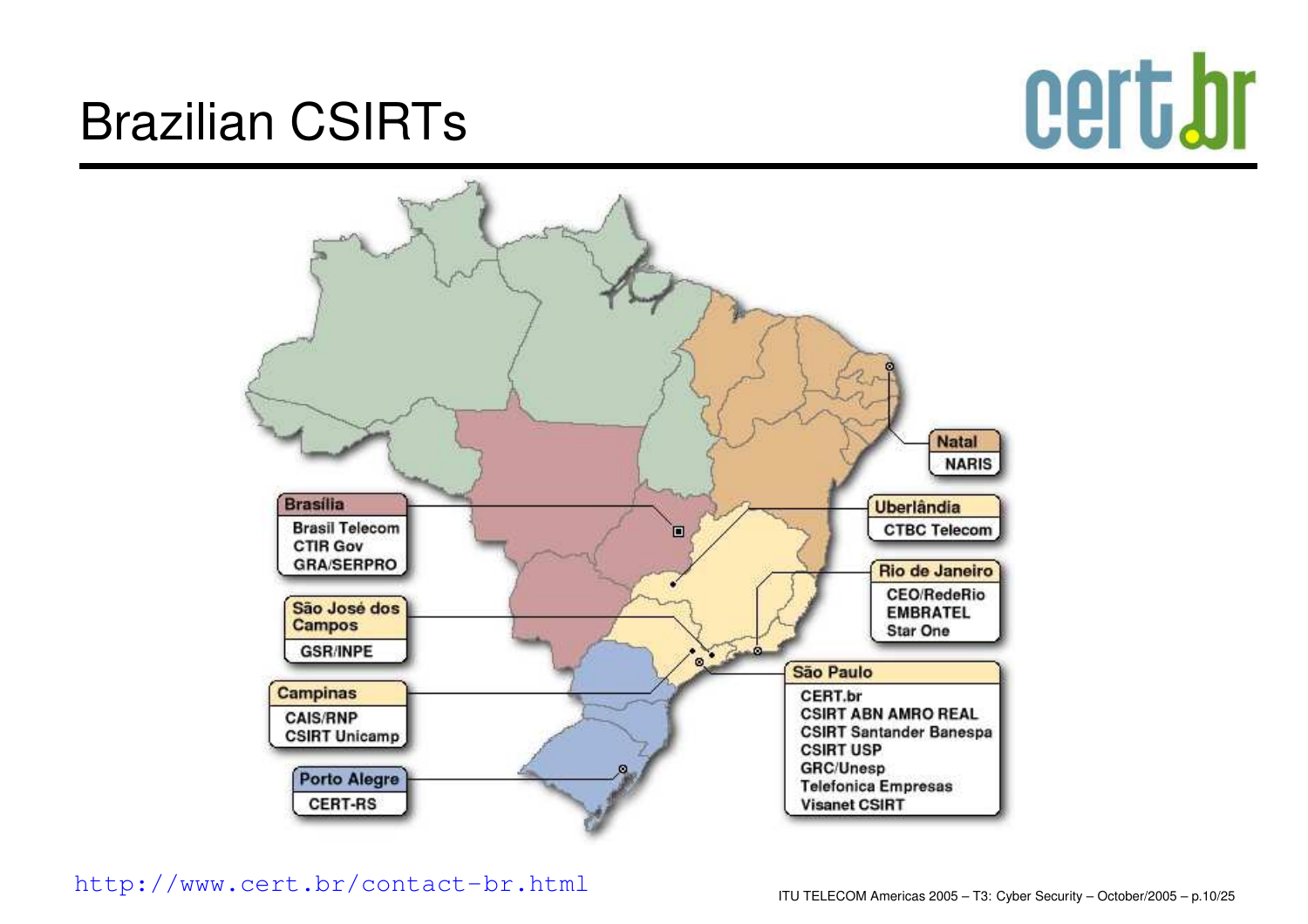

To raise the national capability in Incident Response CERT.br/CGI.br are a SEI/CMU Partner and have licensed 4 CERT/CC courses to deliver in Brazil:

- Creating <sup>a</sup> Computer Security Incident Response Team
- Managing Computer Security Incident Response Teams
- Fundamentals of Incident Handling
- Advanced Incident Handling for Technical Staff

160+ people trained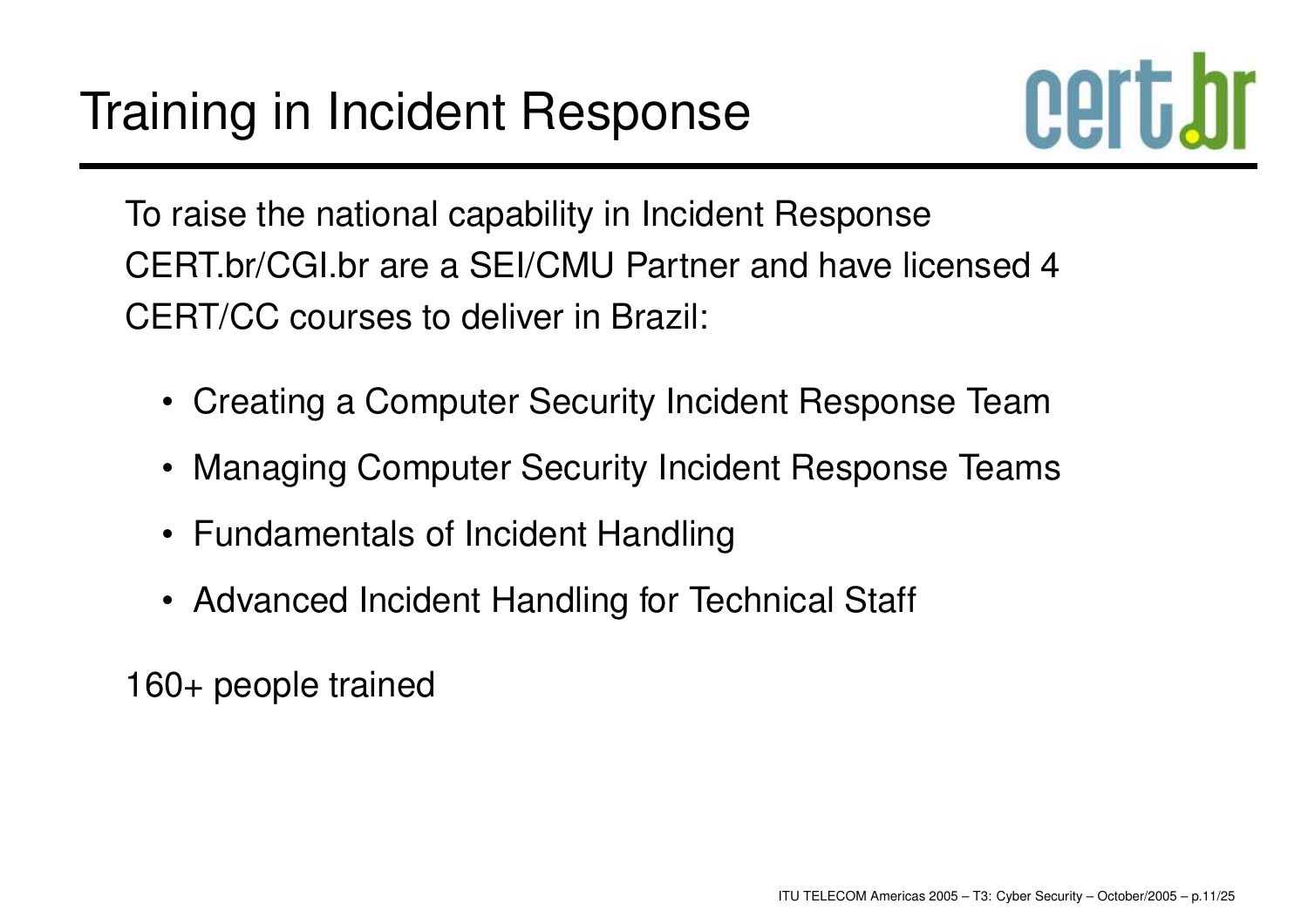

### To promote Cybersecurity at the national level it is necessary to gain trust, collaborate and raise awareness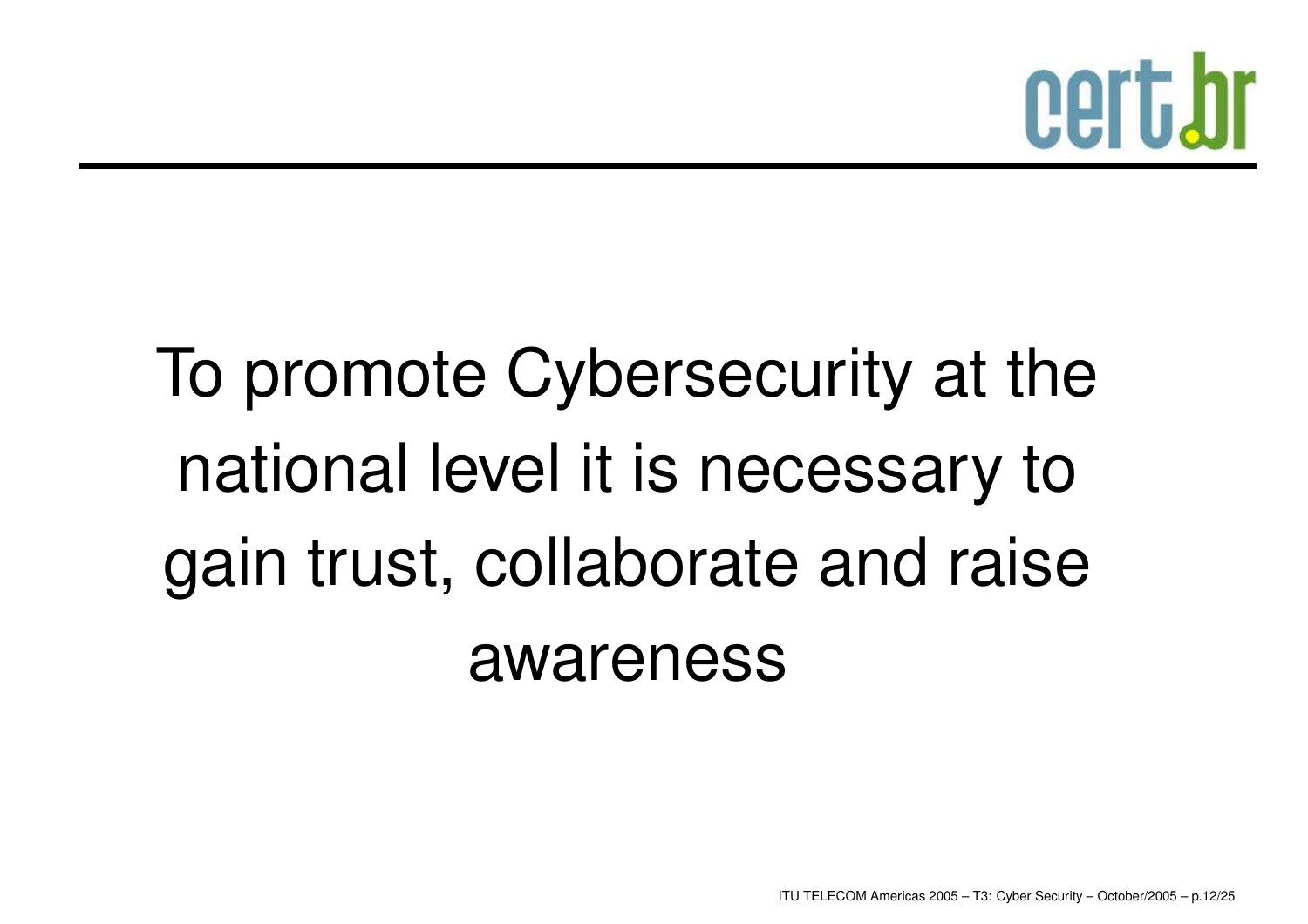

Brazilian Honeypots Alliance – Distributed Honeypots Project

- 27 research partner's institutions:
	- **–** academia, government, industry, military and telcos networks
- widely distributed across the country
- based on voluntary work of research partners
- public statistics
- identify signatures of well known malicious/abusive activities
	- **–**– worms, bots, scans, spam and other malware
	- **–** notify the responsible networks of the Brazilian IPs with recovery tips
- donate sanitized data of non-Brazilian IPs to other CSIRTs

[http](http://www.honeypots-alliance.org.br/):[//](http://www.honeypots-alliance.org.br/)www.[hone](http://www.honeypots-alliance.org.br/)y[pots](http://www.honeypots-alliance.org.br/)-[alliance](http://www.honeypots-alliance.org.br/).[org](http://www.honeypots-alliance.org.br/).br/ ITU TELECOM Americas 2005 – T3: Cyber Security – October/2005 – p.13/25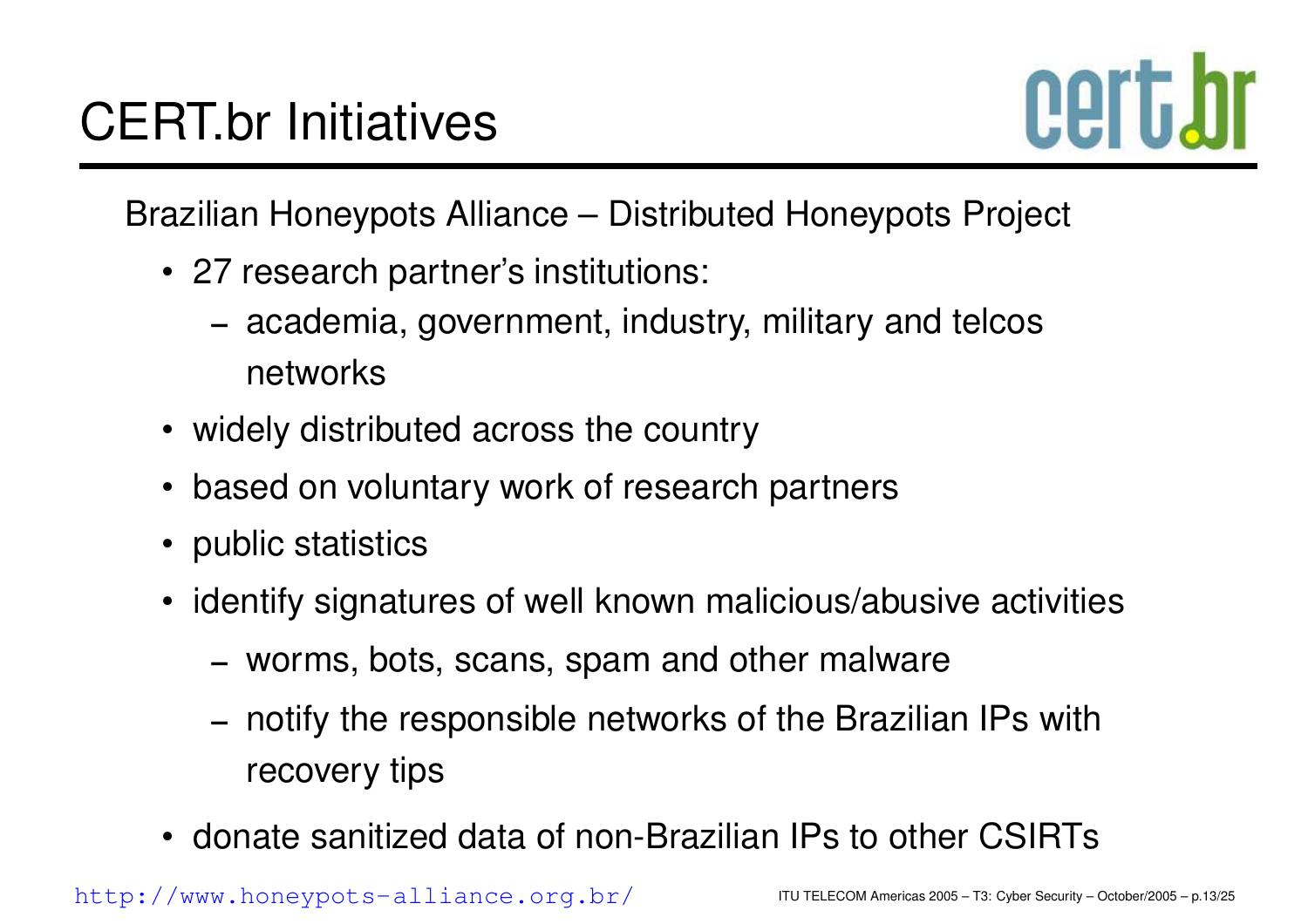#### The Honeypots Network (cont.)





Cities where the honeypots are located. It is a second Americas 2005 – T3: Cyber Security – October/2005 – p.14/25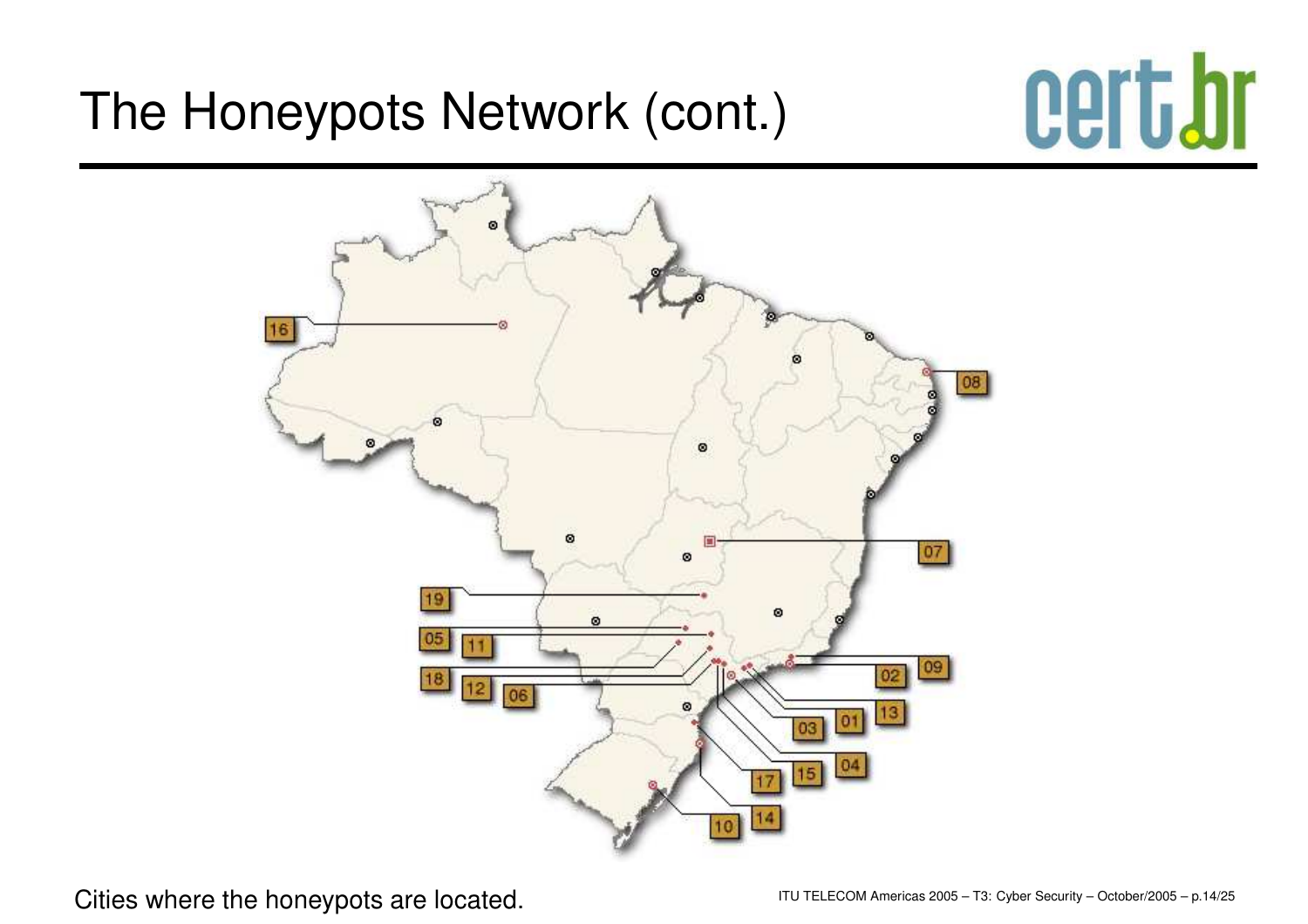

- sponsors 2 meetings/conferences free of charge per year, to the security and network communities (GTS/GTER)
- iNOC-DBA BR project to stimulate Brazilian networks to join the iNOC-DBA global network
	- **–** 100 IP phones where provided to ASNs
	- **–** 20 IP phones where provided to CSIRTs recognized by CERT.br

iNOC-DBA – global hotline phone system which directly interconnects the Network Operations Centers and Security Incident Response Teams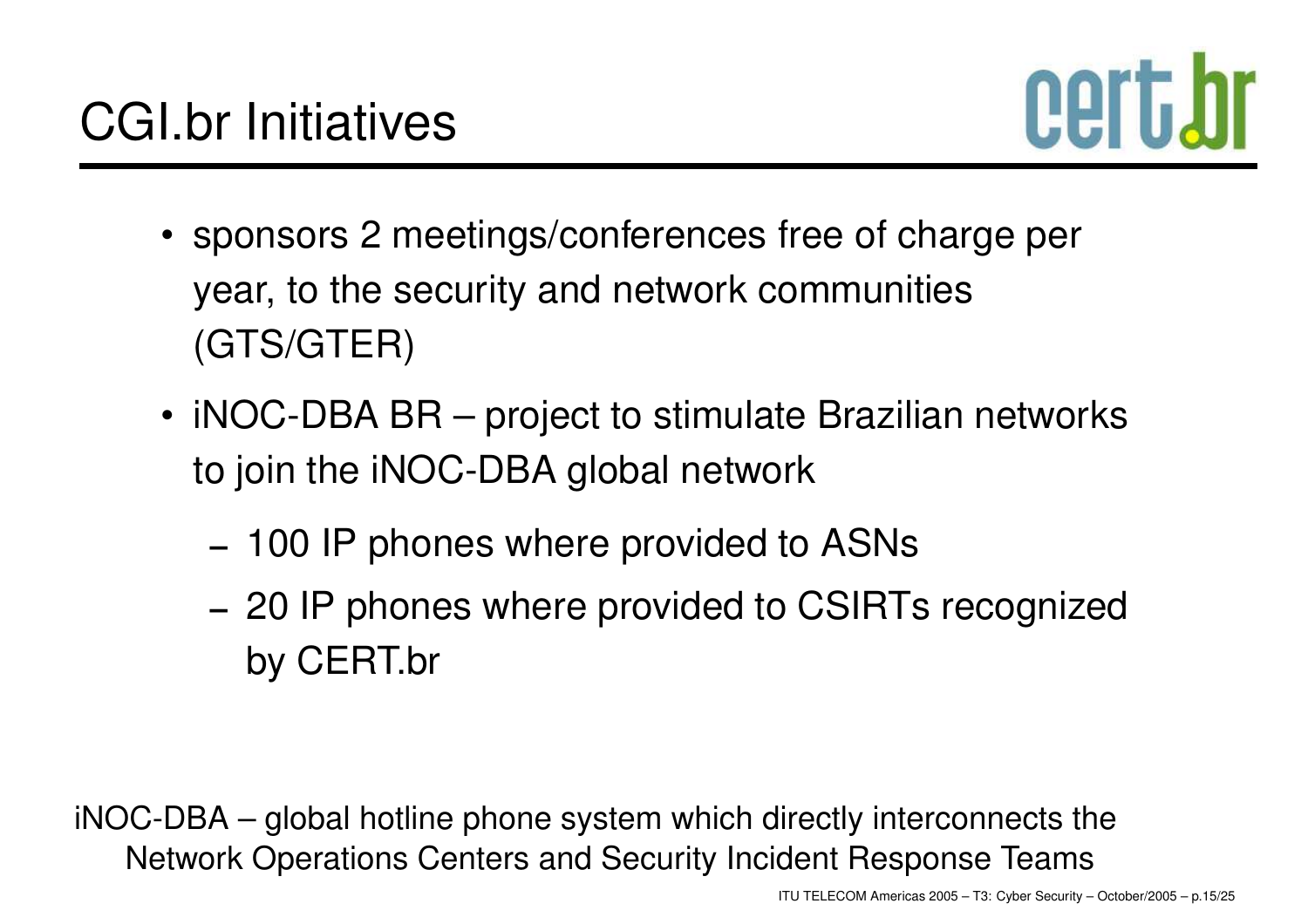

## How well-prepared is the Americas region?

ITU TELECOM Americas 2005 – T3: Cyber Security – October/2005 – p.16/25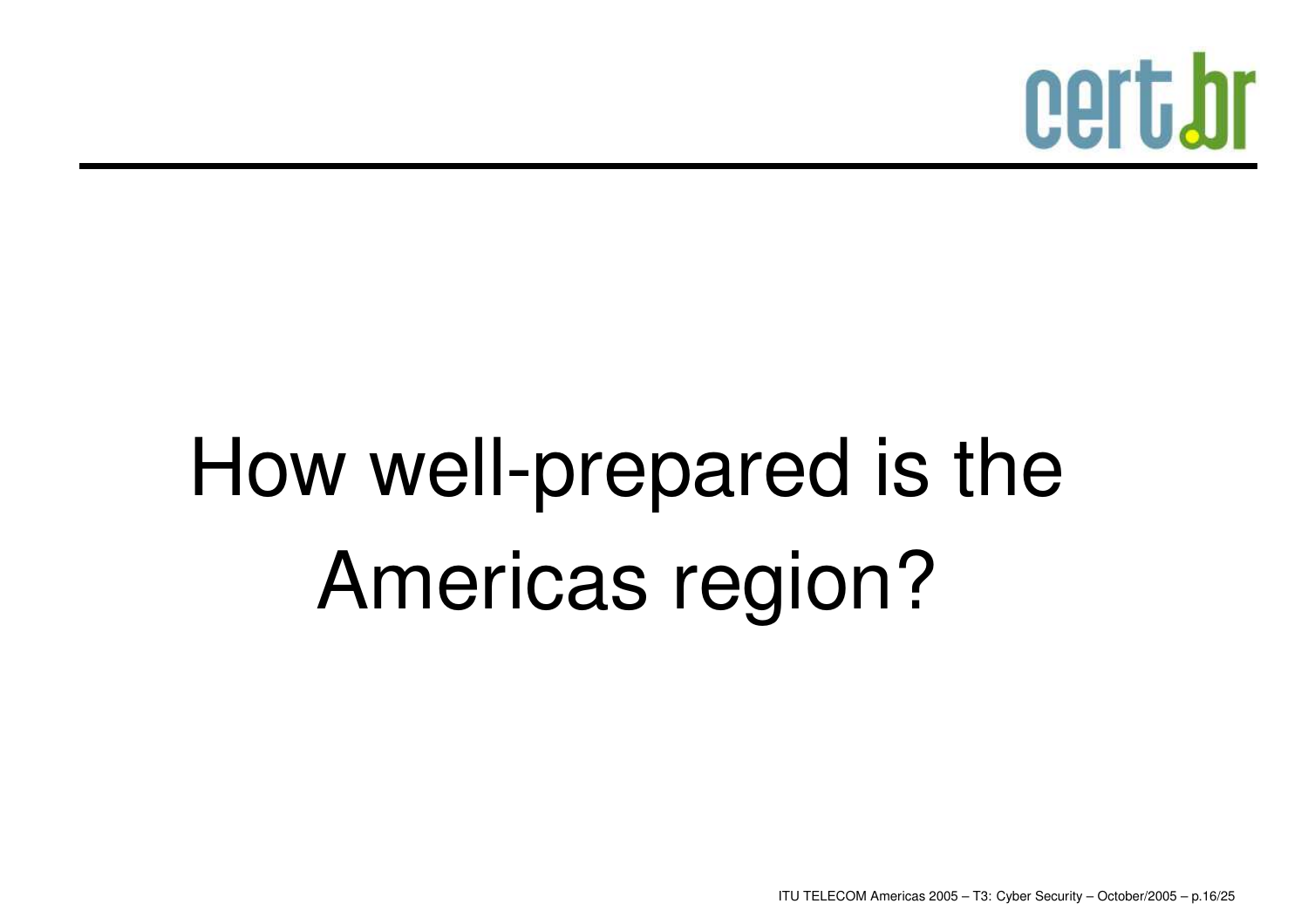### The Inter-American Cyber Incident Response Network



- to stablish <sup>a</sup> hemisphere-wide network of cyber security incident response contact points
- cooperation must make it possible to:
	- **–** stablish CSIRTs in each of the Member States
	- **–**– strengthen the hemisphere's CSIRTs
	- **–** make use of existing subregional mechanisms
- more details at:

[http://www](http://www.cicte.oas.org/English/Cyber.htm).[cicte](http://www.cicte.oas.org/English/Cyber.htm).[oas](http://www.cicte.oas.org/English/Cyber.htm).[org/English/Cyber](http://www.cicte.oas.org/English/Cyber.htm).htm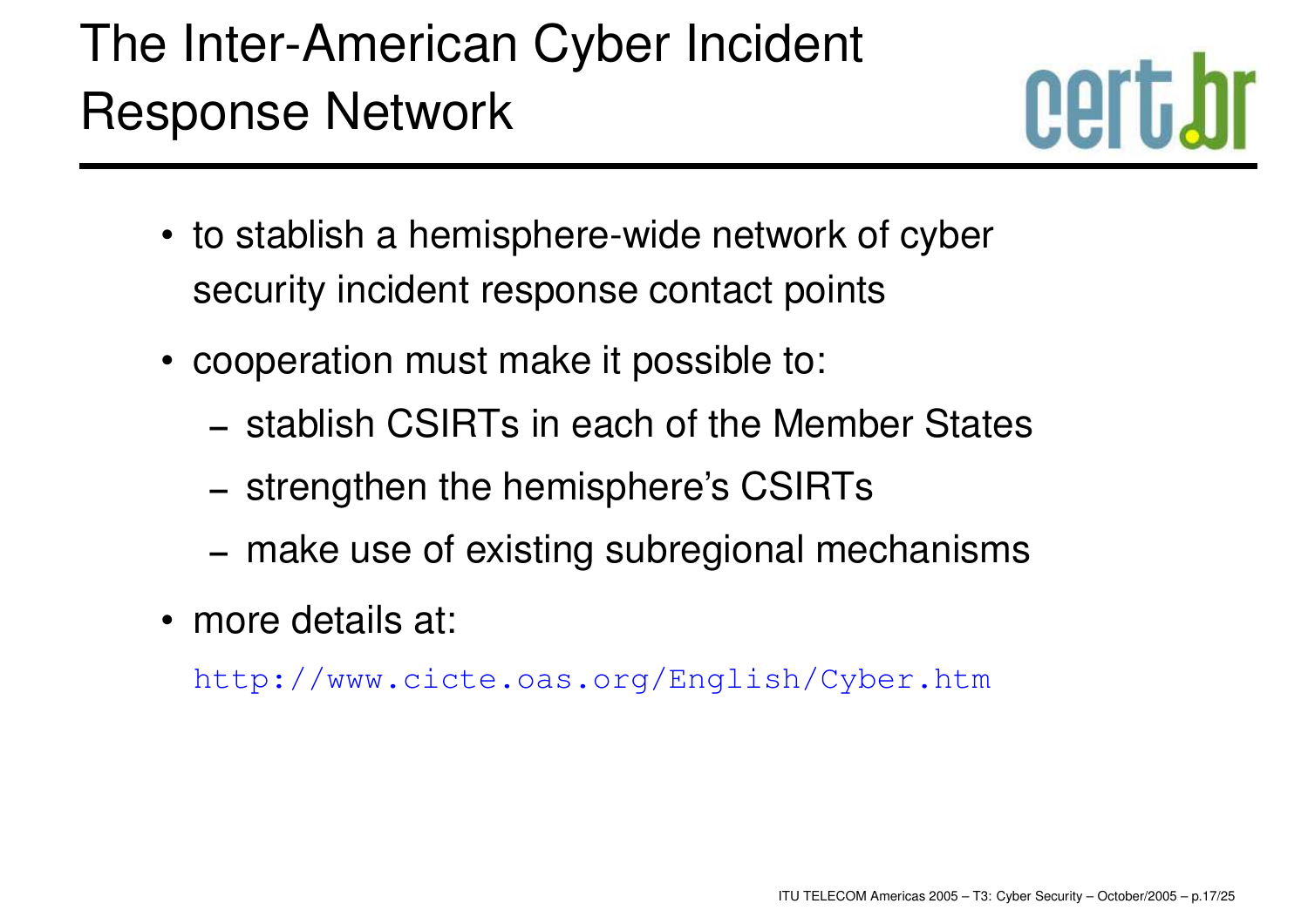

# What are the appropriate forums for regional and international co-operation?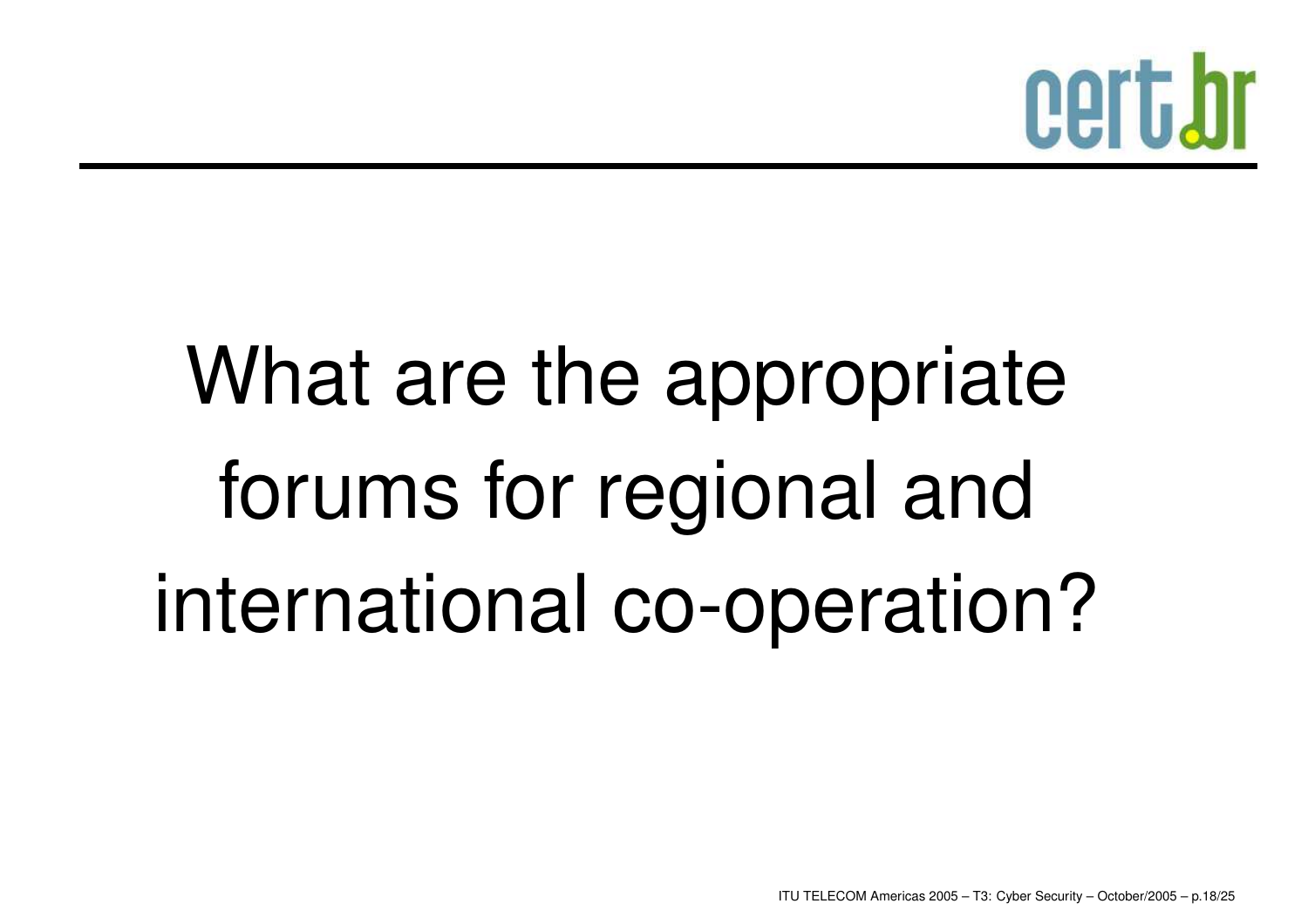### There is no single forum



CERT.br International cooperation:

- FIRST full member ([http](http://www.first.org/):[//](http://www.first.org/)www.[first](http://www.first.org/).org/)
- Honeynet Research Alliance member

([http://project](http://project.honeynet.org/alliance/).[honeynet](http://project.honeynet.org/alliance/).[org/allian](http://project.honeynet.org/alliance/)ce/)

• Anti-Phishing Working Group Research Partner

([http://www](http://www.antiphishing.org/).[antiphishing](http://www.antiphishing.org/).[o](http://www.antiphishing.org/)rg/)

Other International forums

- APCERT ([http://www](http://www.apcert.org/).[apcert](http://www.apcert.org/).org/)
- $\textsf{TF-CSIRT}$  ([http://www](http://www.terena.nl/tech/task-forces/tf-csirt/).[terena](http://www.terena.nl/tech/task-forces/tf-csirt/).[nl/tech/task](http://www.terena.nl/tech/task-forces/tf-csirt/)-[forces/tf](http://www.terena.nl/tech/task-forces/tf-csirt/)-[csi](http://www.terena.nl/tech/task-forces/tf-csirt/)rt/)
- $\mathsf{EGC}$  $\mathsf{EGC}$  $\mathsf{EGC}$  ([http://www](http://www.bsi.de/certbund/EGC/index_en.htm/).[bsi](http://www.bsi.de/certbund/EGC/index_en.htm/).[de/certbund/EGC/index](http://www.bsi.de/certbund/EGC/index_en.htm/)\_[en](http://www.bsi.de/certbund/EGC/index_en.htm/).htm/)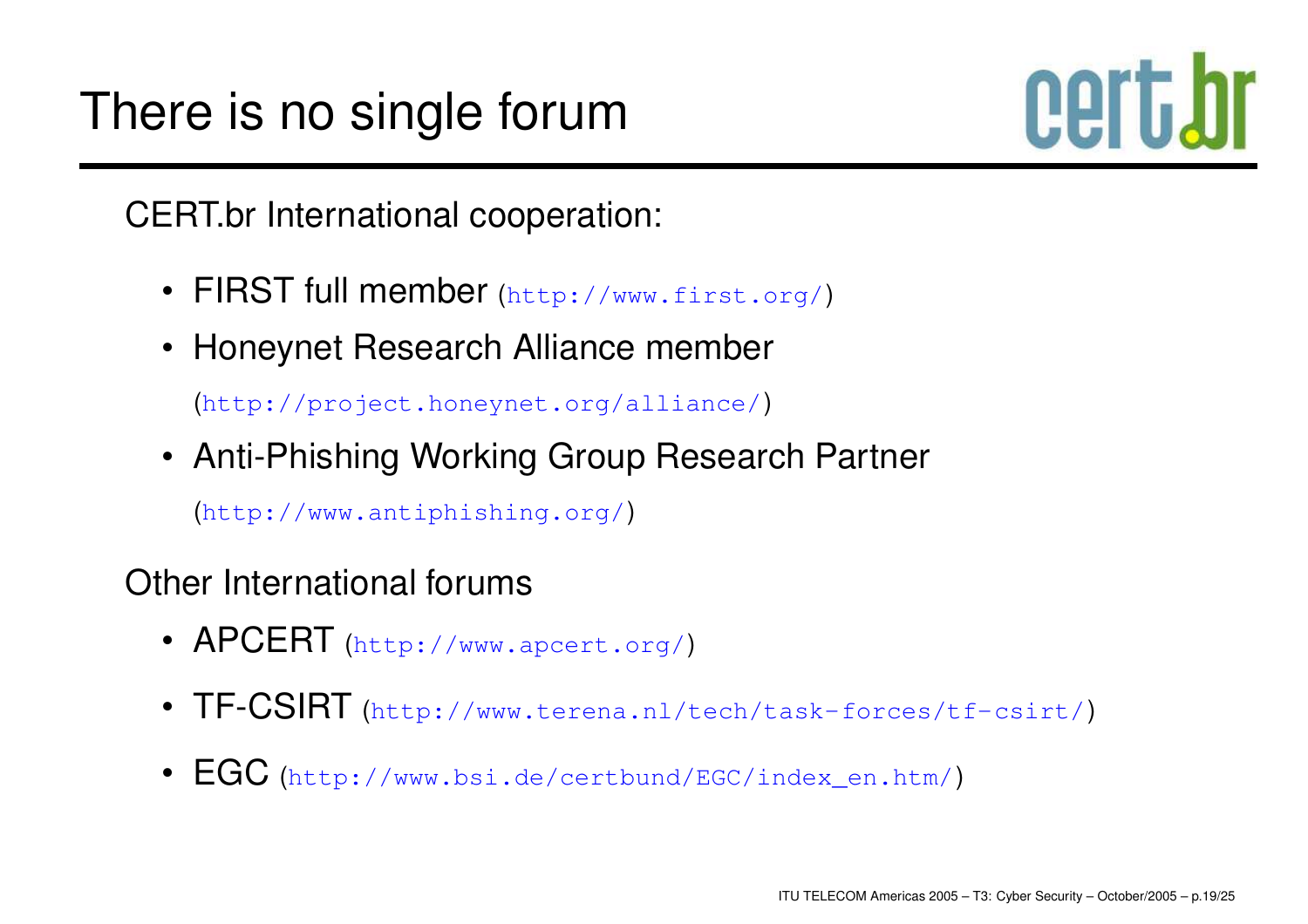

# What is the best approach for dealing with spam and "phishing"?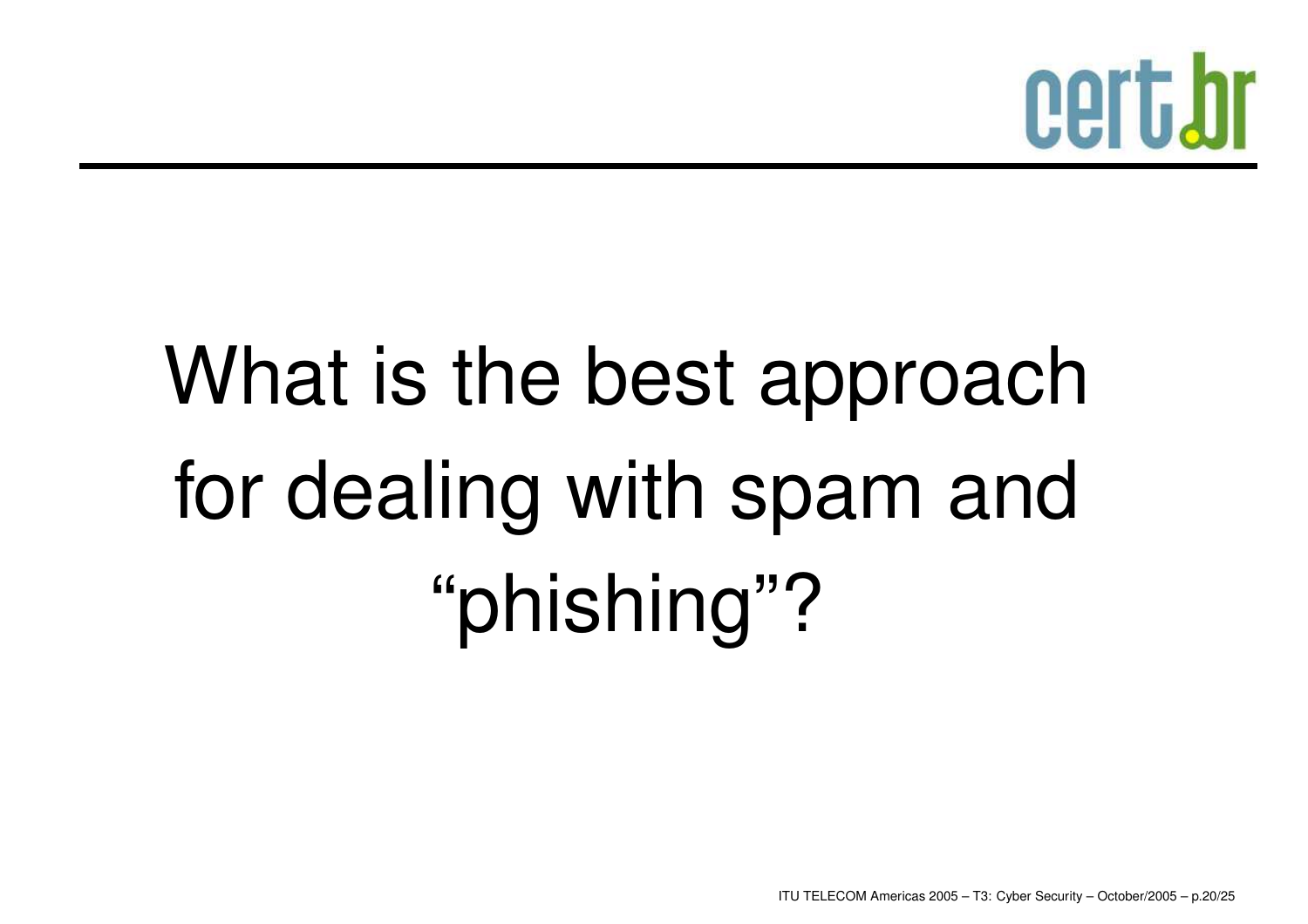- to propose <sup>a</sup> national strategy to fight spam
- to articulate the actions among the different actors
- documents created
	- **–**"Technologies and Policies to Fight Spam"
	- technical analysis of international antispam laws and brazilian proposals of new laws
- this task force is creating <sup>a</sup> national website with trustworthy information, and is effectively involving all sectors
- CERT.br is coordinating with AusCERT and GOVCERT.NL sharing technical information and lessons learned

**Cert**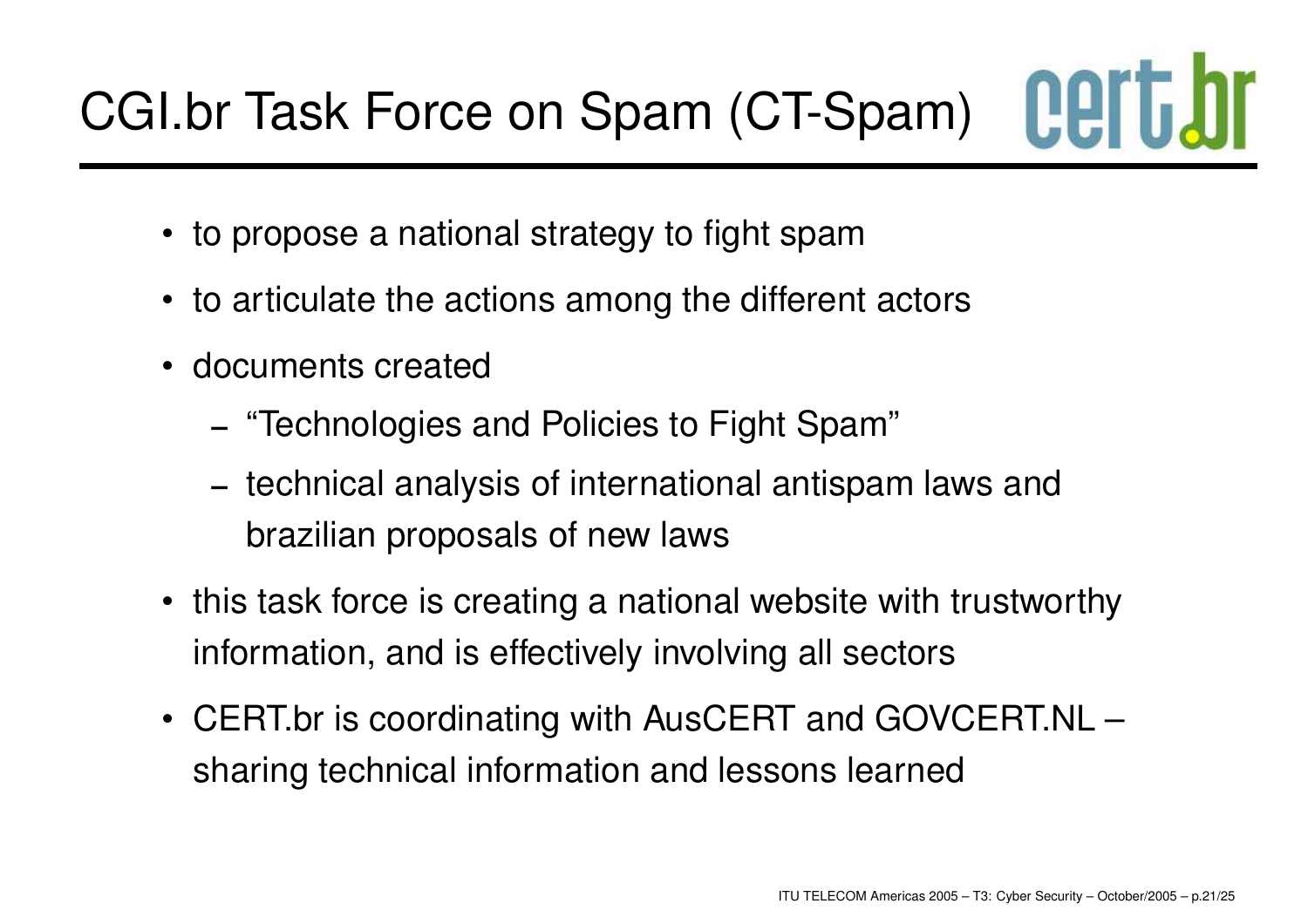

- cooperation between CERT.br and the Financial Sector to understand the threat and mitigations techniques
- user's education is the key
	- **–** site with information for end users ([http://cartilha](http://cartilha.cert.br/).[cert](http://cartilha.cert.br/).[b](http://cartilha.cert.br/)r/)
- CERT.br is focused on technical issues
	- **–** detect malware enabled fraud
	- **–**– notify hosting sites
	- **–** send samples to 20+ AV vendors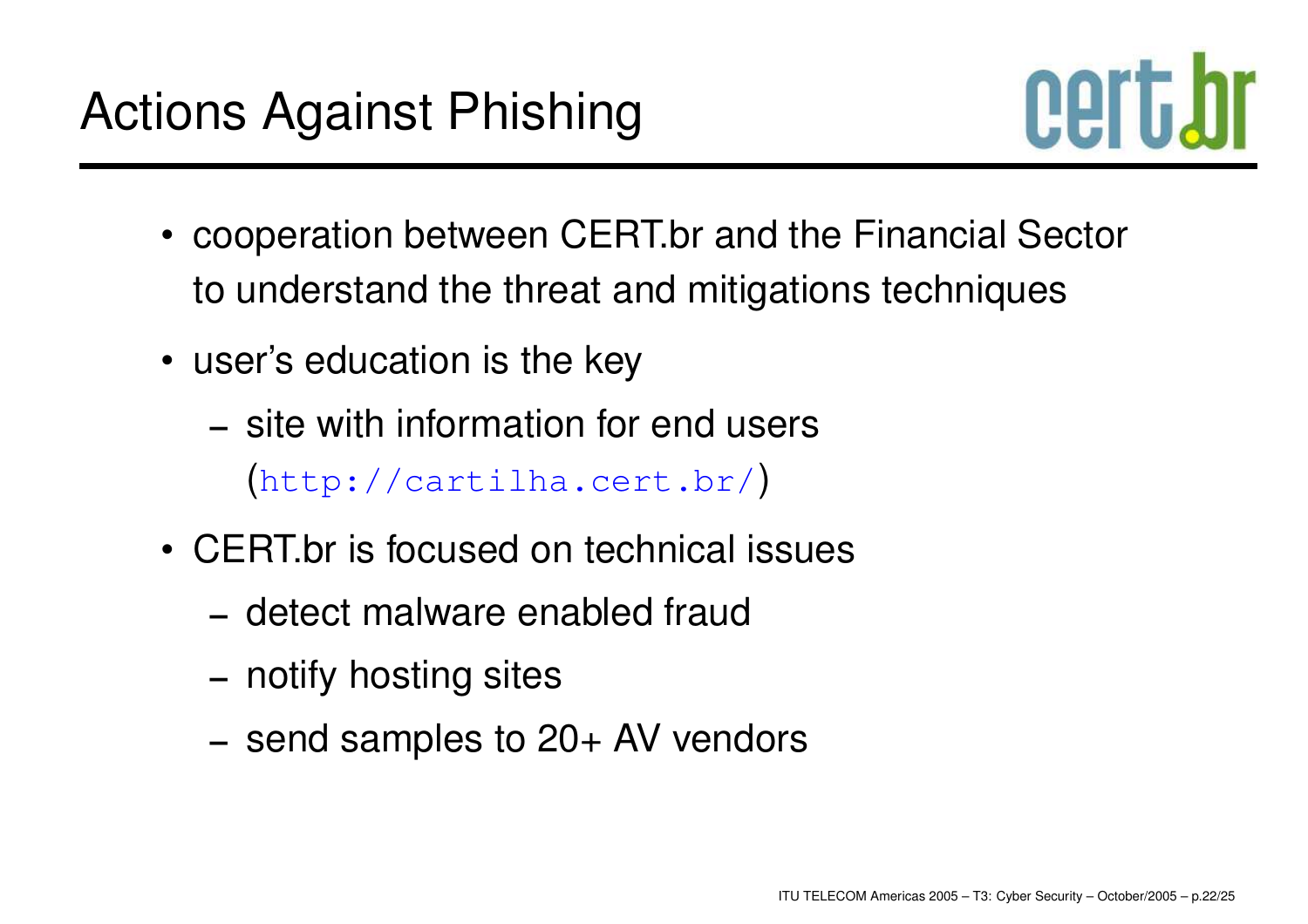

## What future threats are on the horizon?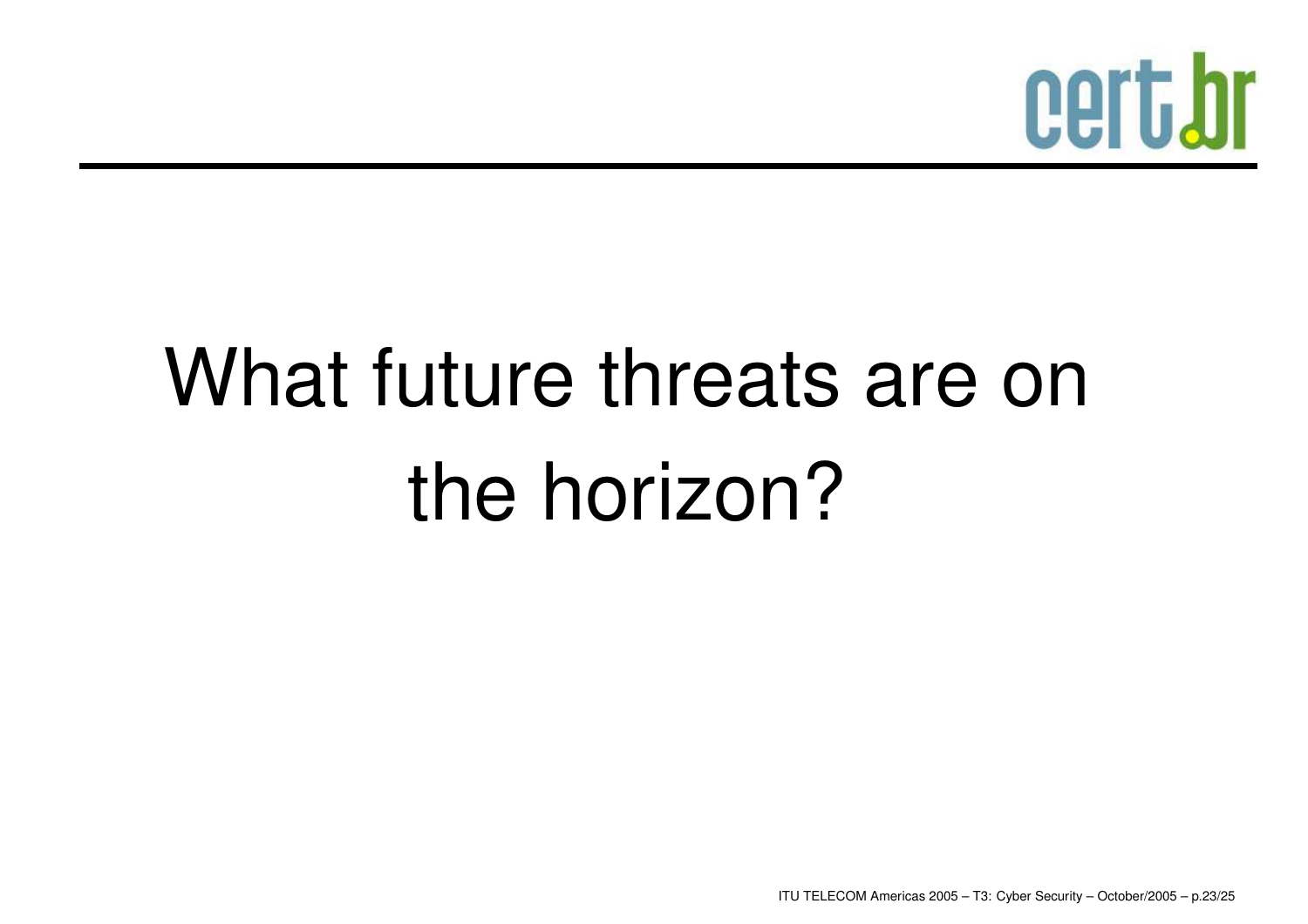

- continuously increase in automation
- maintain the focus on the final user
	- **–** increase in the number of users with broadband
	- machines infected with bots/worms and used for spam, phishing, DDoS and other attacks
- "botnet effect" in other devices (cellphones, PDAs, etc)
- time between the discovery of <sup>a</sup> vulnerabilty and the automated exploitation will be even shorter
	- **–** no reasonable time to react
	- update/patch/anti-virus solutions no longer viable
- crimes will continue to increase in the Internet